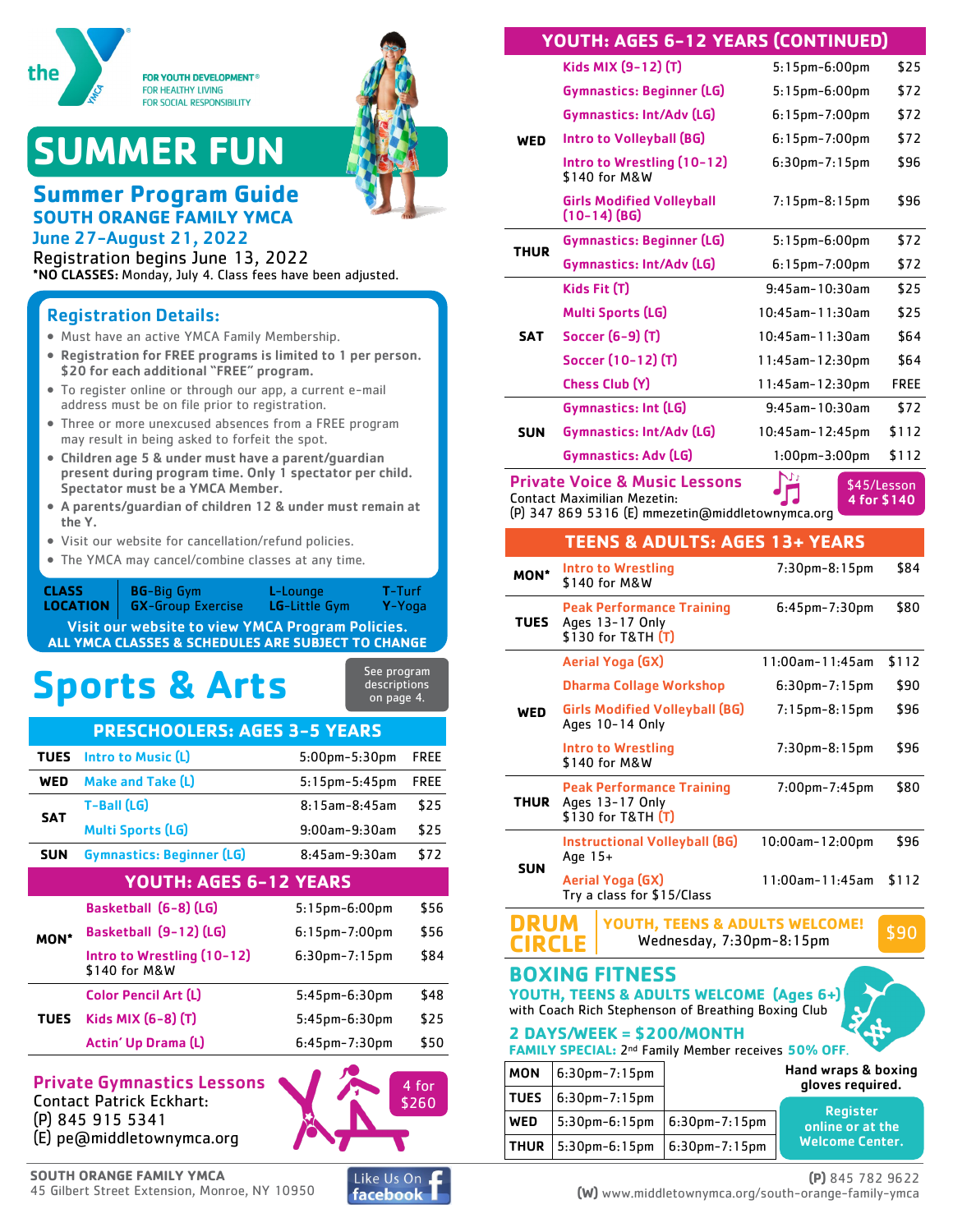# **Swimming Lessons**

NOTE: A minimum of 3 students per class is required to run each class. Levels may be combined in order to reach that minimum.

#### SELECT LEVEL BY AGE & ABILITY

| Ages 6 Months-36 Months: Parent & Child (PC)<br>PC A -Water Discovery (6-18 Months)<br><b>PC B</b> - Water Exploration (19-36 Months)<br>The youngster must be accompanied in the pool by an<br>adult on their same YMCA Family Membership account. |                                                                                                                                                                              |                                                         |      |
|-----------------------------------------------------------------------------------------------------------------------------------------------------------------------------------------------------------------------------------------------------|------------------------------------------------------------------------------------------------------------------------------------------------------------------------------|---------------------------------------------------------|------|
|                                                                                                                                                                                                                                                     | PC A&B                                                                                                                                                                       | $9:15$ am- $9:45$ am                                    | \$20 |
| <b>SAT</b>                                                                                                                                                                                                                                          | <b>PCA&amp;B</b>                                                                                                                                                             | $9:45$ am-10:15am                                       | \$20 |
|                                                                                                                                                                                                                                                     | PC A&B                                                                                                                                                                       | $10:15$ am- $10:45$ am                                  | \$20 |
|                                                                                                                                                                                                                                                     | PC A&B                                                                                                                                                                       | 9:30am-10:00am                                          | \$20 |
| <b>SUN</b>                                                                                                                                                                                                                                          | PC A&B                                                                                                                                                                       | $10:00$ am - $10:30$ am                                 | \$20 |
|                                                                                                                                                                                                                                                     | Ages 3-5: Preschool Children (PS)<br>PS 1-Water Acclimation (Non-Swimmer)<br>PS 3-Water Stamina ("Doggie Paddler")<br><b>PS 4</b> —Stroke Introduction (Independent Swimmer) | PS 2-Water Movement (Non-Swimmer, Comfortable in water) |      |
| <b>MON*</b>                                                                                                                                                                                                                                         | <b>PS 1,2</b>                                                                                                                                                                | 4:45pm-5:15pm                                           | \$78 |
| <b>TUES</b>                                                                                                                                                                                                                                         | <b>PS 1,2,3</b>                                                                                                                                                              | 5:30pm-6:15pm                                           | \$89 |
|                                                                                                                                                                                                                                                     | <b>PS 1.2</b>                                                                                                                                                                | 4:00pm-4:30pm                                           | \$89 |
| <b>WED</b>                                                                                                                                                                                                                                          | <b>PS 1,2</b>                                                                                                                                                                | 4:30pm-5:00pm                                           | \$89 |
|                                                                                                                                                                                                                                                     | <b>PS 2,4</b>                                                                                                                                                                | $5:45$ pm- $6:15$ pm                                    | \$89 |
| <b>THUR</b>                                                                                                                                                                                                                                         | PS 1,2,4                                                                                                                                                                     | $4:45$ pm $-5:15$ pm                                    | \$89 |
|                                                                                                                                                                                                                                                     | PS 1,2,3                                                                                                                                                                     | $5:15$ pm $-5:45$ pm                                    | \$89 |
|                                                                                                                                                                                                                                                     | <b>PS 1.2</b>                                                                                                                                                                | $9:15$ am- $9:45$ am                                    | \$89 |
| <b>SAT</b>                                                                                                                                                                                                                                          | <b>PS 1,2</b>                                                                                                                                                                | $9:45$ am-10:15am                                       | \$89 |
|                                                                                                                                                                                                                                                     | <b>PS 2,4</b>                                                                                                                                                                | $10:15$ am - $10:45$ am                                 | \$89 |
| <b>SUN</b>                                                                                                                                                                                                                                          | <b>PS 1,2</b>                                                                                                                                                                | 9:30am-10:00am                                          | \$89 |
|                                                                                                                                                                                                                                                     | <b>PS 1,3</b>                                                                                                                                                                | 10:00am-10:30am                                         | \$89 |

### **PRIVATE & SEMI-PRIVATE SWIM LESSONS**

Contact the Aquatics Office or visit our website for package pricing and scheduling options. (P) 845 395 1016 (E) SOFY\_aquatics@middletownymca.org



**BARRACUDAS SWIM TEAM**

AGES 6-18 Contact Amy Phelps for details: (P) 845 480 1626 (E) barracudas@middletownymca.org

**Note:** Swimmers must be able to swim at the PS4 or SA5/6 levels in order to tryout. Practices are held at the Minisink High School pool.



#### **AMERICAN RED CROSS LIFEGUARD TRAINING & CPR**

Visit our website or stop by the front desk for details on classes available at our Middletown and Monroe locations.



facebook

| Ages 6-12: School Aged Children (SA)<br><b>SA 1—Water Acclimation (Non-Swimmer)</b><br>SA 2-Water Movement ("Doggie Paddler")<br><b>SA 3-Water Stamina (Deep Water Swimmer)</b><br><b>SA 4-Stroke Introduction</b><br>SA 5-Stroke Development=Barracudas in Training (BIT)<br><b>SA 6-Stroke Mechanics=Barracudas in Training (BIT)</b><br>BIT is a non-competitive training program that meets twice a<br>week to build endurance and improve stroke technique.<br>There is no commitment to the swim team in BIT but<br>swimmers will be encouraged to join the YMCA Barracudas<br>when ready. |                                                                                                                                                                                                                                                                                                                             |                        |      |
|--------------------------------------------------------------------------------------------------------------------------------------------------------------------------------------------------------------------------------------------------------------------------------------------------------------------------------------------------------------------------------------------------------------------------------------------------------------------------------------------------------------------------------------------------------------------------------------------------|-----------------------------------------------------------------------------------------------------------------------------------------------------------------------------------------------------------------------------------------------------------------------------------------------------------------------------|------------------------|------|
|                                                                                                                                                                                                                                                                                                                                                                                                                                                                                                                                                                                                  | <b>SA 1,2</b>                                                                                                                                                                                                                                                                                                               | $4:00$ pm $-4:45$ pm   | \$78 |
| MON*                                                                                                                                                                                                                                                                                                                                                                                                                                                                                                                                                                                             | <b>SA 5,6=Barracudas In Training</b>                                                                                                                                                                                                                                                                                        | $4:15$ pm – $5:15$ pm  | \$54 |
|                                                                                                                                                                                                                                                                                                                                                                                                                                                                                                                                                                                                  | SA 2,3                                                                                                                                                                                                                                                                                                                      | 5:15pm-6:00pm          | \$78 |
| TUES                                                                                                                                                                                                                                                                                                                                                                                                                                                                                                                                                                                             | SA 2,3,4                                                                                                                                                                                                                                                                                                                    | $4:00$ pm $-4:45$ pm   | \$89 |
|                                                                                                                                                                                                                                                                                                                                                                                                                                                                                                                                                                                                  | SA 1,2,3                                                                                                                                                                                                                                                                                                                    | 4:45pm-5:30pm          | \$89 |
| WED                                                                                                                                                                                                                                                                                                                                                                                                                                                                                                                                                                                              | <b>SA 5,6=Barracudas In Training</b>                                                                                                                                                                                                                                                                                        | $4:15$ pm – $5:15$ pm  | \$62 |
|                                                                                                                                                                                                                                                                                                                                                                                                                                                                                                                                                                                                  | SA 2,3                                                                                                                                                                                                                                                                                                                      | $5:00$ pm- $5:45$ pm   | \$89 |
| <b>THUR</b>                                                                                                                                                                                                                                                                                                                                                                                                                                                                                                                                                                                      | SA 2,3,4                                                                                                                                                                                                                                                                                                                    | $4:00$ pm $-4:45$ pm   | \$89 |
|                                                                                                                                                                                                                                                                                                                                                                                                                                                                                                                                                                                                  | <b>SA 5,6=Barracudas In Training</b>                                                                                                                                                                                                                                                                                        | 5:15pm-6:15pm          | \$62 |
|                                                                                                                                                                                                                                                                                                                                                                                                                                                                                                                                                                                                  | SA 1,2,3                                                                                                                                                                                                                                                                                                                    | 11:00am-11:45am        | \$89 |
| <b>SAT</b>                                                                                                                                                                                                                                                                                                                                                                                                                                                                                                                                                                                       | SA 1,2,3                                                                                                                                                                                                                                                                                                                    | 11:45am-12:30pm        | \$89 |
|                                                                                                                                                                                                                                                                                                                                                                                                                                                                                                                                                                                                  | SA 2,3,4                                                                                                                                                                                                                                                                                                                    | 12:30pm-1:15pm         | \$89 |
| <b>SUN</b>                                                                                                                                                                                                                                                                                                                                                                                                                                                                                                                                                                                       | SA 1,2,3                                                                                                                                                                                                                                                                                                                    | 10:30am-11:15am        | \$89 |
| т                                                                                                                                                                                                                                                                                                                                                                                                                                                                                                                                                                                                | Ages 13-17: Teens<br>(T=Teens Only, T/A=Teens & Adults combined)<br>T/A 1-3 See descriptions above for SA 1-3.<br>4-6 Jr. Masters meet twice a week to help teens build<br>endurance and learn the stroke techniques needed to take<br>a lifequarding class, tryout for a swim team, or just enjoy<br>swimming for fitness. |                        |      |
| <b>MON</b>                                                                                                                                                                                                                                                                                                                                                                                                                                                                                                                                                                                       | T 4-6=Jr. Masters                                                                                                                                                                                                                                                                                                           | 5:15pm-6:15pm          | \$54 |
| <b>WED</b>                                                                                                                                                                                                                                                                                                                                                                                                                                                                                                                                                                                       | T 4-6=Jr. Masters                                                                                                                                                                                                                                                                                                           | 5:15pm-6:15pm          | \$62 |
| SUN                                                                                                                                                                                                                                                                                                                                                                                                                                                                                                                                                                                              | $T/A$ 1,2,3                                                                                                                                                                                                                                                                                                                 | $11:15$ am- $12:00$ pm | \$89 |
| <b>Ages 18+: Adults</b><br>(A=Adults Only, T/A=Teens & Adults combined)<br>T/A 1-3 See descriptions above for SA 1-3.<br>4-6 Masters Masters-See details in the yellow bubble below.<br>A                                                                                                                                                                                                                                                                                                                                                                                                        |                                                                                                                                                                                                                                                                                                                             |                        |      |
| <b>SUN</b>                                                                                                                                                                                                                                                                                                                                                                                                                                                                                                                                                                                       | $T/A$ 1,2,3                                                                                                                                                                                                                                                                                                                 | 11:15am-12:00pm        | \$89 |

#### Masters Swim Program Age 18+

**Practice Schedule:**  Monday, 5:30am-6:30am Wednesday, 5:30am-6:30am Friday, 5:30am-6:30am

**TO REGISTER CONTACT:** (P) 845 395 1016

| <b>MONTHLY RATES</b> |      |  |
|----------------------|------|--|
| <b>1x Per Week</b>   | \$40 |  |
| 2x Per Week          | \$50 |  |
| <b>3x Per Week</b>   | \$60 |  |

**-NOW HIRING-LIFEGUARDS & SWIM INSTRUCTORS**

The YMCA is currently hiring lifeguards for indoor and outdoor pools in Orange County. **TO APPLY:** Email mag@middletownymca.org or stop by the Y.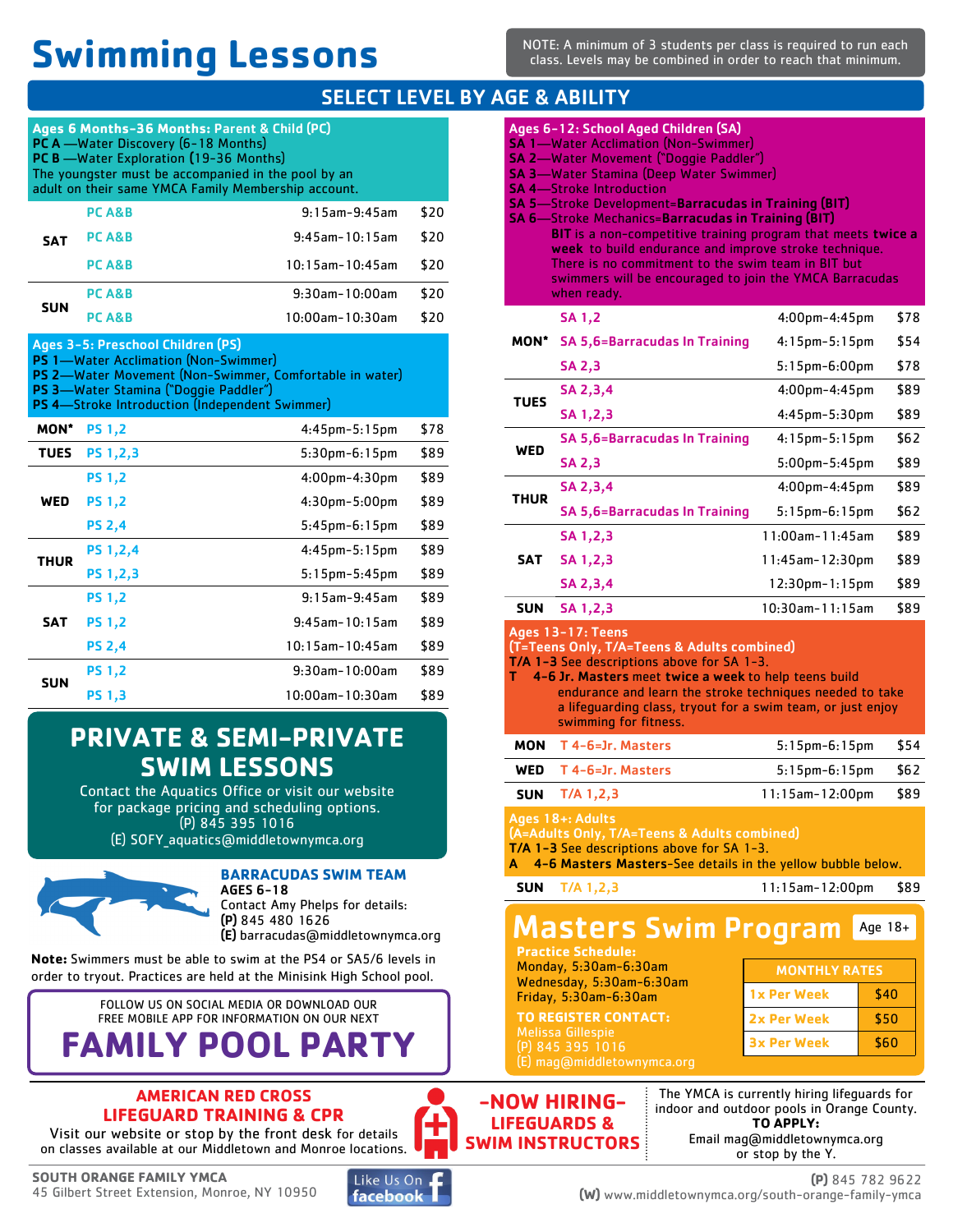## **-SPORTS CAMPS-**

| <b>Flag Football Camp</b><br><b>Ages 6-12</b><br>August 22-26<br>11am-2pm<br>YMCA Member: \$120<br>Non-Member: \$175 | <b>Volleyball Camp</b><br><b>Ages 10-14</b><br>August 22-26<br>$11am-2pm$<br>YMCA Member: \$120<br>Non-Member: \$175 |
|----------------------------------------------------------------------------------------------------------------------|----------------------------------------------------------------------------------------------------------------------|
| <b>Basketball Camp</b><br><b>Ages 6-12</b><br>August 29-Sept 2<br>$11am-2pm$                                         | <b>Soccer Camp</b><br><b>Ages 6-12</b><br>August 27 & 28<br>$11am-2pm$                                               |

11am-2pm YMCA Member: \$60 Non-Member: \$130

**SPORTS PARTY** Make your next party a big hit with fun and games lead by one of our sports instructors in the gym or

(E) pe@middletownymca.org

on the turf. **CONTACT:** Patrick Eckhart (P) 845 915 5341

For more information contact Patrick Eckhart: (P) 845 915 5341 (E) pe@middletownymca.org

#### **MAKING BIRTHDAY CELEBRATIONS SPECTACULAR**

#### **POOL PARTY**

Make your next party a splash in our **POOL**.

YMCA Member: \$120 Non-Member: \$175

#### GLOW IN THE DARK pool parties are also available

(call for details).

#### **CONTACT:**

Melissa Gillespie (P) 845 395 1016 (E) mag@middletownymca.org

Saturday 3:00pm - 5:00pm Sunday 2:00pm - 4:00pm

YMCA Member Fee: \$275 Program Member Fee: \$375

#### **DON'T WAIT—RESERVE A PARTY DATE TODAY!**



Contact: Sue Cummings (P) 845 395 1025 (E) scummings@middletownymca.org

**middletownymca.org/preschool**

### **ULTIMATE TRAINING ZON**

Every time you enter The Zone, you'll be challenged physically and mentally by our certified trainers to help you crush your personal fitness goals. Call the Y for details.



1st class is FREE

**FAMILY SPECIAL:** 2<sup>nd</sup> Family Member **\$37/Month**.

\$20/Class \$75/Month

# **IT'S NEVER TOO SOON TO THINK ABOUT SUMMER**

#### **Camp Funshine**

The Center For Youth Programs keeps campers close to home but let's imaginations run wild. Contact: Sherri Tironi (P) 845 956 1546 (E) stironi@middletownymca.org Contact: Sue Cummings (P) 845 395 1025 (E) scummings@middletownymca.org 

#### **Summer Squad**

The YMCA of Middletown is the place to be this summer for campers looking for endless fun. Contact: Krystal Cable (P) 845 395 1005 (E) kcable@middletownymca.org

#### **Camp Discovery**

Beautiful Harriman State Park is the perfect camp for nature lovers. Limited bussing is available. Contact: Irene Rumsey

(P) 845 956 1493 (C) 914 443 1976 (E) discoveryymcacamp@yahoo.com

#### **Camp Wee Discover**

Spend the summer at the South Orange Family YMCA learning, growing and playing each and every day. Contact: Felice Cicchesi

(P) 845 39501013 (E) fc@middletownymca.org 

#### **Camp Robbins**

Escape to the great outdoors in Walden where plenty of adventures await. Limited bussing is available. Contact: Josh Horner

(P) 845 956 1519 (C) 845 346 6280 (E) jhorner@middletownymca.org

# **Club Kid** Before & After School Program

The YMCA's before and after school program is offered in twelve school districts throughout Orange County and is licensed by the Office of Children and Family Services. Our well trained staff are fingerprinted and must undergo a background check prior to employment. While having fun in a safe, nurturing, and supervised environment, children choose from a variety of activities to suit their own individual needs and interests.

**CHESTER CORNWALL FLORIDA GOSHEN**

**MIDDLETOWN MINISINK MONROE-WOODBURY PINE BUSH**

**PORT JERVIS VALLEY CENTRAL WALLKILL WASHINGTONVILLE**

**REGISTRATION IS OPEN FOR THE 2022-2023 SCHOOL YEAR!**

**SPECIAL YMCA FAMILY ADVANTAGE MEMBERSHIP AVAILABLE FOR CLUB KID FAMILIES.**

#### **www.middletownymca.org/clubkid**